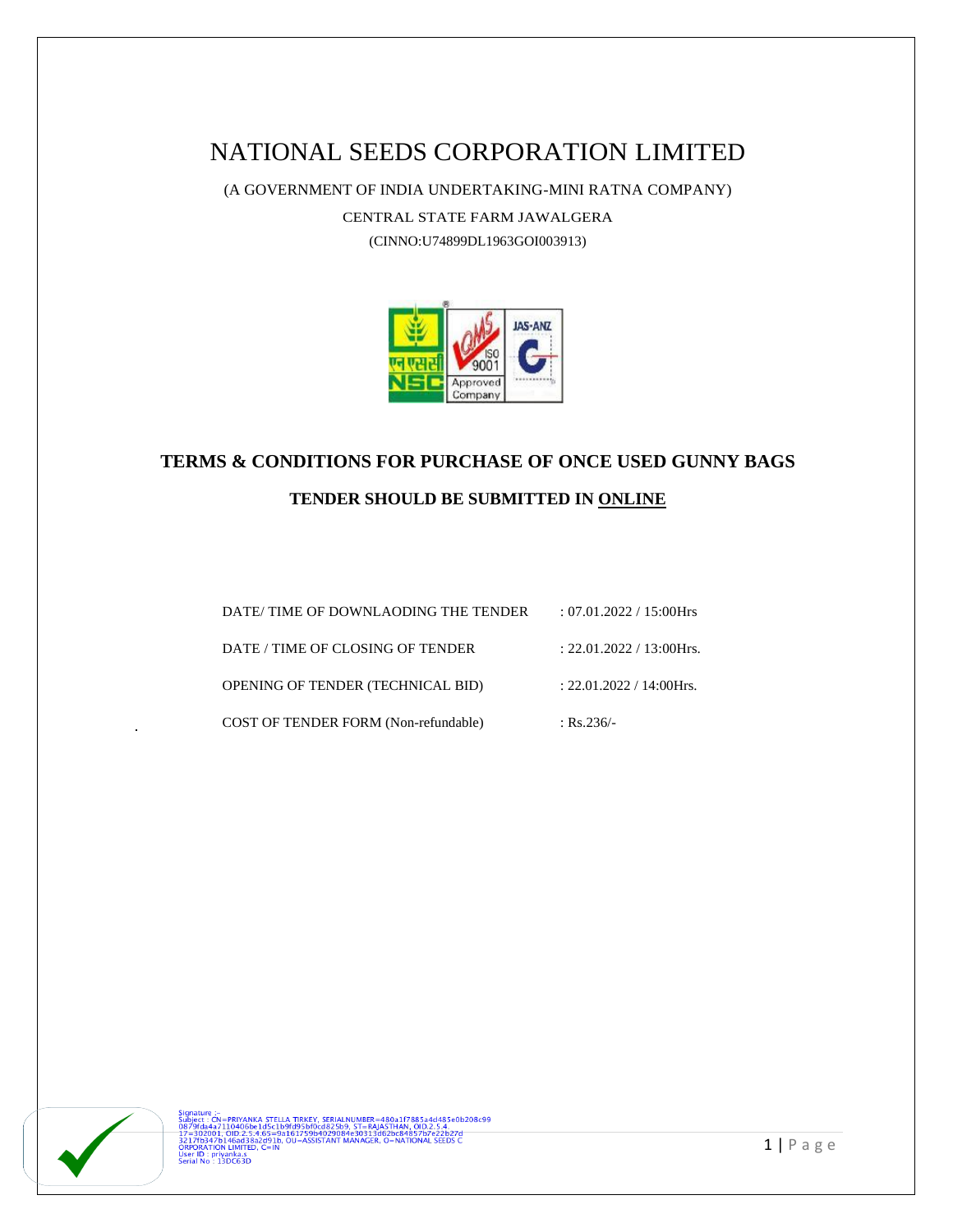#### **INDEX**

| S.No                        | <b>DESCRIPTION</b>                                      | <b>PAGE No</b> |
|-----------------------------|---------------------------------------------------------|----------------|
|                             | Notice Inviting Tender (NIT)                            | 03             |
| $\mathcal{D}_{\mathcal{L}}$ | PART-A                                                  | 04             |
| 3                           | Section – I: Instructions to Tenderer / Bidder – Online | 0 <sub>5</sub> |
| $\overline{4}$              | PART-B                                                  | 07             |
| 5                           | Instructions to Tenderer /Bidder                        | 08             |
| 6                           | General Terms & Condition of Contract                   | 09             |
| $\tau$                      | <b>Technical Bid For Gunny Bags contract</b>            | 10             |
| 8                           | Financial Bid For Gunny bags contract                   | 11             |

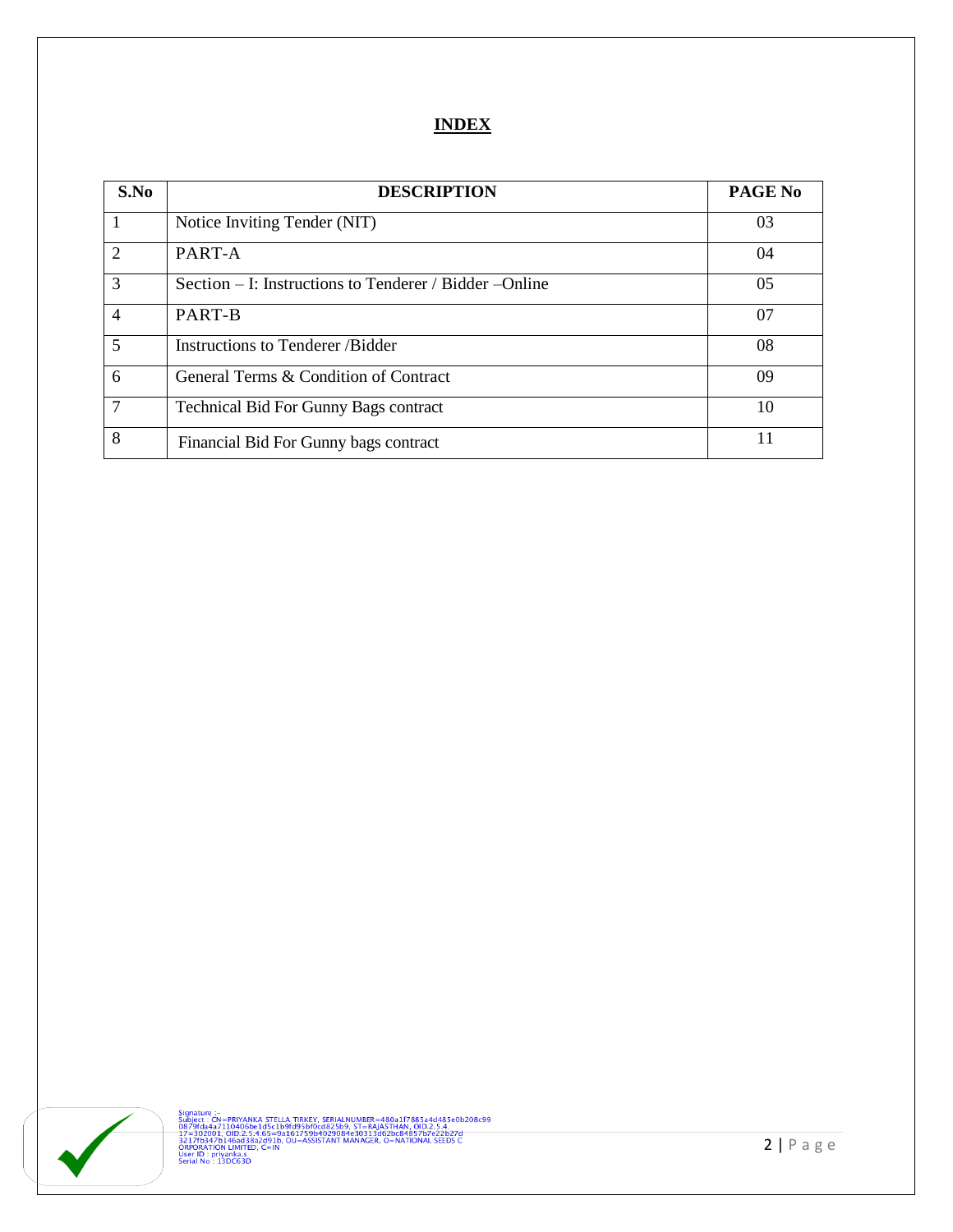## National Seeds Corporation Limited (A Government of India Undertaking) CENTRAL STATE FARM JAWALGERA Tq. Sindhanur, Dist.Raichur-584143

#### **NOTICE INVITING E-TENDER**

#### No.:CSF/JWL/7(9-2)/2021-22/MKTG/ Dated: 07.01.2022

 National Seeds Corporation Limited, Central State Farm Jawalgera invite tenders through etendering for supply of once used gunny bags (50 Kg capacity) from reputed firms.

| <b>Particulars</b>                                 | <b>Details</b>                                              |
|----------------------------------------------------|-------------------------------------------------------------|
| Name of the tender                                 | Supply of once used gunny bags $(50 \text{ Kg})$            |
| Quantity for supply(Nos)                           | 25000                                                       |
| Location                                           | Central State Farm Jawalgera, Tq.Sindhanur,<br>Dist.Raichur |
| Date of issue of NIT                               | 07.01.2022                                                  |
| Tender Document Download Start Date / time<br>from | 07.01.2022                                                  |
| website https://indiaseeds.eproc.in                |                                                             |
| Tender Document Download End Date / time           | 22.01.2022(Till 13.00 Hrs.)                                 |
| Date and time for submission of online bid         | From 07.01.2022 to<br>22.01.2022<br>Till                    |
|                                                    | 13.00 Hrs.                                                  |
| Date and time of opening of Technical Bid and      | 22.01.2022 at 14.00 Hrs                                     |
| Price Bid via Online at NSC, CSF Jawalgera.        |                                                             |
| Tender Fee (To be deposited online)                | Rs.236/-(Two Hundred and thirty six rupees<br>only)         |
| EMD (To be deposited online)                       | Rs.15000/-(Fifteen Thousand rupees only)                    |
|                                                    | National Seeds Corporation Limited                          |
| <b>Address for Communication</b>                   | Central State Farm Jawalgera, Tq.Sindhanur,                 |
|                                                    | Dist.Raichur-584143.                                        |
| Clarification required if any the Contact Persons  | Assistant Manager (M/M)                                     |
| Assistant Manager (M/M) during working days        | Email:csfmarketingsection.@gmail.com                        |
| from 10.00 Hrs. on 07.01.2022 onwards to 15.00     | Mobile:8310688737                                           |
| Hrs. on 22.01.2022                                 |                                                             |

- 1. Tender without EMD and cost of tender (to be deposited through online) will be rejected..
- 2. NSC reserves right to make any alteration /modification in the tender documents or cancel the tender at any stage without assigning any reason.



Signature :-<br>Subject : CN=PRIYANKA STELLA TIRKEY, SERIALNUMBER=480a1f7885a4d485e0b208c99<br>0879fda4a7110406be1d5c1b9fd95bf0cd825b9, ST=RAA6THAN, OID.2.5.4.<br>17=302001, OID:2.5.4.65=9a161759b4029084e30313d62bc84857b7e22b27d<br>22 **ORPORATION LIMITED**<br>User ID : priyanka.s<br>Serial No : 13DC63D

Asstt.Manager (M/M)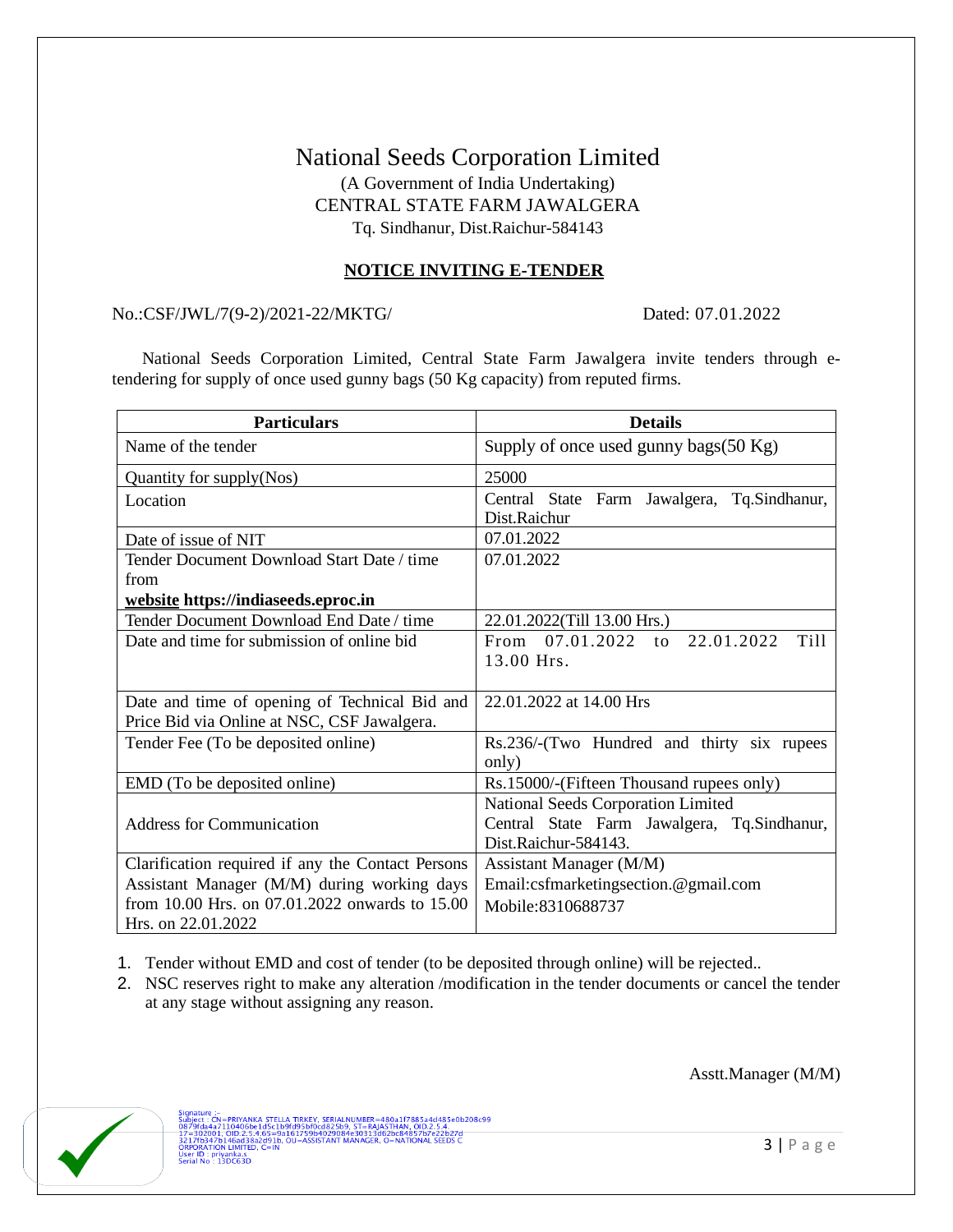# PART-A



Signature :-<br>
Signature :- CN=PRIYANKA STELLA TIRKEY, SERIALNUMBER=480a1f7885a4d485e0b208c99<br>
0879fda4a7110406be1d5c1b9fd95bf0cd825b9, ST=RAJASTHAN, OID2.5.4.<br>
17=302001, OID-2:5:4:65=9a161759b4029084e30313d62bc84857b7e22b

 $4 | P \text{ a } g \text{ e}$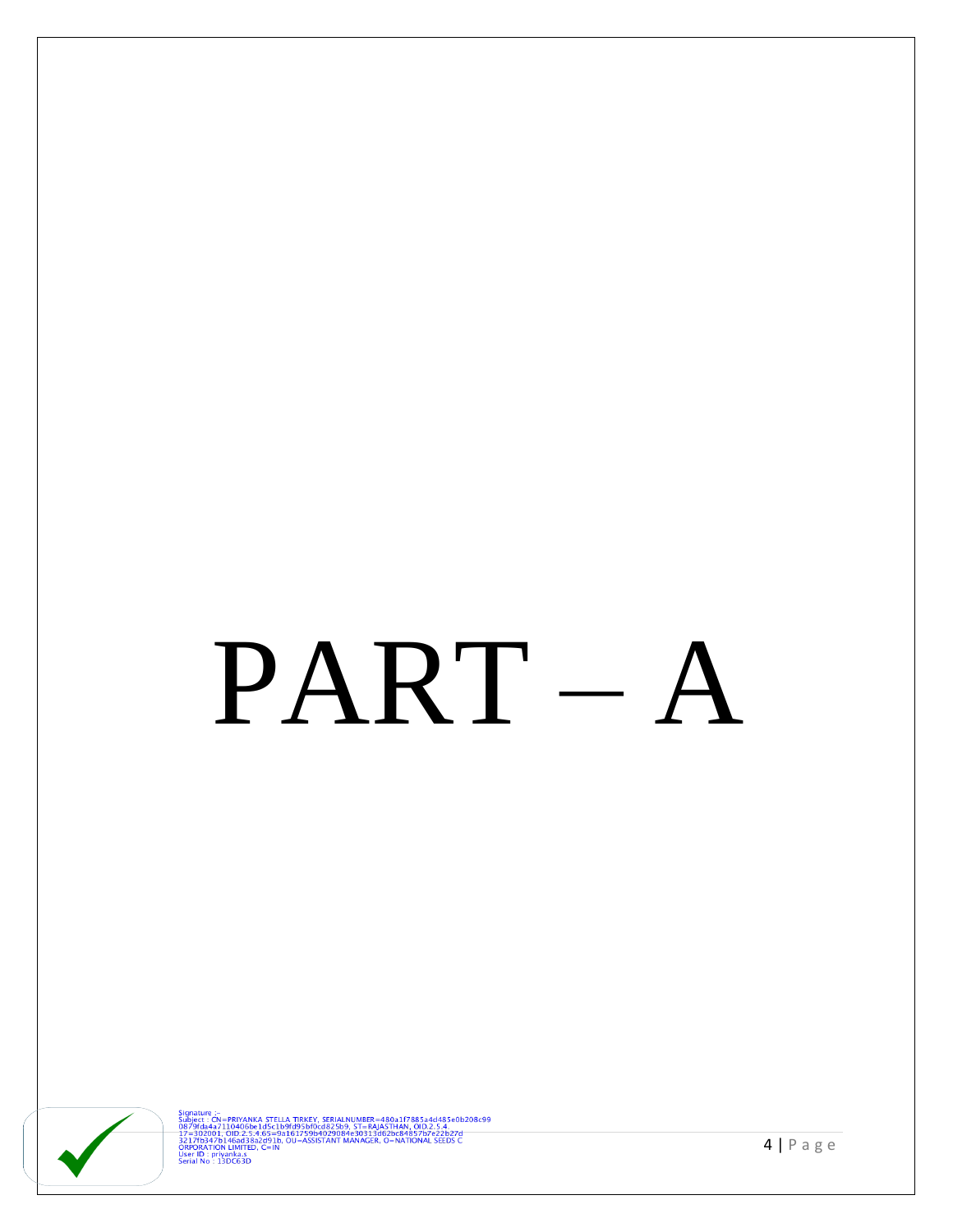## **INSTRUCTIONS TO BIDDER – ONLINE MODE**

### **DEFINITIONS:**

- ➢ **C1 India Private Limited:** Service provider to provide the e-Tendering Software.
- ➢ **NSCL e-Procurement Portal:** An e-tendering portal of National Seeds Corporation Limited ("NSCL") introduced for the process of e-tendering which can be accessed on [https://indiaseeds.eproc.in.](https://indiaseeds.eproc.in/)

### **I. ACCESSING / PURCHASING OF BID DOCUMENTS :**

• It is mandatory for all the bidders to have Class-III Digital Signature Certificate (With Both DSC Components, i.e. Signing & Encryption) from any of the licensed Certifying Agency under CCA, Ministry of Electronics and Information Technology, Government of India to participate in e-tendering portal of NSCL. Bidders can see the list of licensed CA's from the link www.cca.gov.in C1 India Pvt. Ltd. also facilitate Class III Digital Signature Certificate (With Both DSC Components, i.e. Signing & Encryption) to the bidders. Bidder may contact C1 India Pvt. Ltd. at mobile no. +91-8130606629 for DSC related queries or can email at vikas.kumar@c1india.com

• To participate in the e-bid, it is mandatory for the Applicants to get themselves registered with the NSCL e-Tendering Portal [\(https://indiaseeds.eproc.in\)](https://indiaseeds.eproc.in/) to have a user ID & Password which has to be obtained by submitting a non-refundable annual registration charges of Rs. 3416/- inclusive of all taxes through **online** mode. Validity of Registration is 1 year.

The amendments / clarifications to the tender, if any, will be posted on the NSCL e-Tendering Portal [\(https://indiaseeds.eproc.in\)](https://indiaseeds.eproc.in/).

• To participate in bidding, bidders have to pay EMD (refundable) as per the amount mentioned in the tender document online through NEFT/RTGS after generating E-challan from [https://indiaseeds.eproc.in.](https://indiaseeds.eproc.in/)

• To participate in bidding, bidders have to pay Tender Processing Fee of Rs. 570/ inclusive of all taxes (Non-refundable) through online mode (internet banking/debit card/credit card).

• The Bidder may modify or withdraw their bid after submission prior to the Bid Due Date. No Bid shall be modified or withdrawn by the Bidder after the Bid Due Date and Time.

• Both 'EMD' and 'Tender Document Fee' are mentioned in individual tender document as published at NSCL e-Tendering Portal [\(https://indiaseeds.eproc.in\)](https://indiaseeds.eproc.in/).

• For helpdesk, please contact e-Tendering Cell and Help Desk Support Monday to Friday Ph: **0124-4302033/36/37, [nsclsupport@c1india.com.](mailto:nsclsupport@c1india.com)**

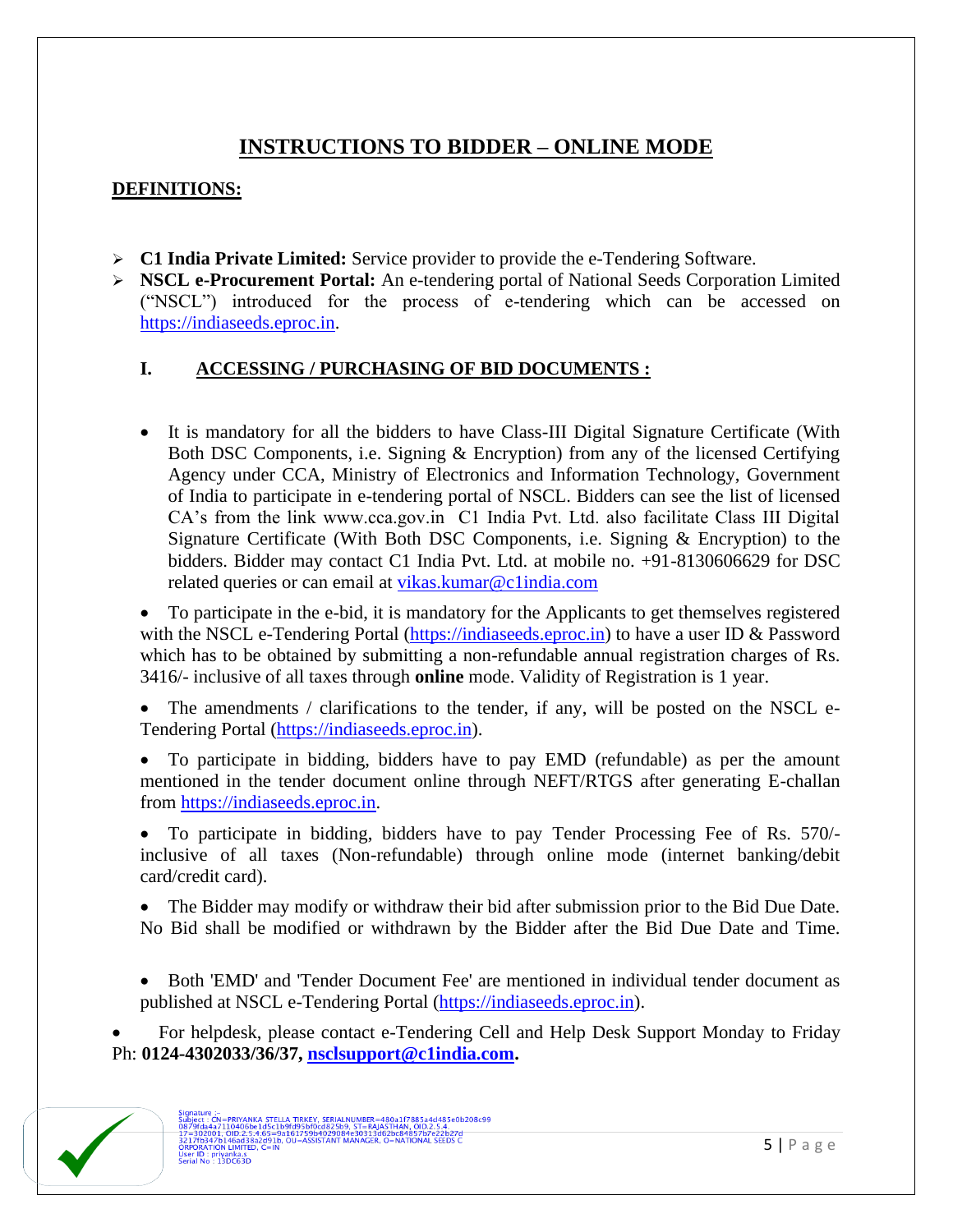• It is highly recommended that the bidders should not to wait till the last date of bid submission to avoid complications like internet connectivity issue, network problems, system crash down, power failure, browser compatibility issue, system compatibility issue, improper digital signature certificate problem etc. In view of this context, neither M/s National Seeds Corporation Limited nor M/s. C1 India Pvt. Ltd will be responsible for such eventualities.

#### **(1). PREPARATION SUBMISSION OF APPLICATION**

Detailed NIT may be downloaded from NSCL e-tendering portal and the Application may be submitted compulsorily online mode following the instructions appearing on the screen /NIT. Tenderer / Bidder can pay tender document Fee as per tender document online through Internet Banking/ Debit Card/Credit Card.

A Tenderer / Bidder manual containing the detailed guidelines for e-tendering system is also available on the portal.

#### **(2). MODIFICATION/SUBSTITUTION/WITHDRAWAL OF BIDS:**

- a) The Bidder may modify, substitute or withdraw its e-bid after submission prior to the Bid Due Date. No Bid shall be modified, substituted or withdrawn by the Bidder on or after the Bid Due Date.
- b) Any alteration / modification in the Bid or additional information supplied subsequent to the Bid Due Date, unless the same has been expressly sought for by the NSCL, shall be disregarded.
- c) For modification of e-bid, bidder has to decrypt its old bid from e-tendering portal and upload /resubmit digitally signed modified bid.
- d) For withdrawal of bid, bidder has to click on withdrawal icon at e-tendering portal and can withdraw its e-bid.

#### **(3). OENING AND EVALUATION OF APPLICATIONS**

Opening of Applications will be done through online process. However, Corporation reserves the right for evaluation and decision based on tender submitted online. NSCL shall open documents of the Application received in electronic form of the tender on the Application due date i.e., in the presence of the Applicants who choose to attend. NSCL will subsequently examine and evaluate the Applications in accordance with the provisions set out in the Tender Document. The price bid will be opened of the responsive applicants. The date of opening of price bid will be notified later on.

#### **(4). DISCLAIMER:**

The vender must read all the instruction in the RFP and submit the same accordingly.

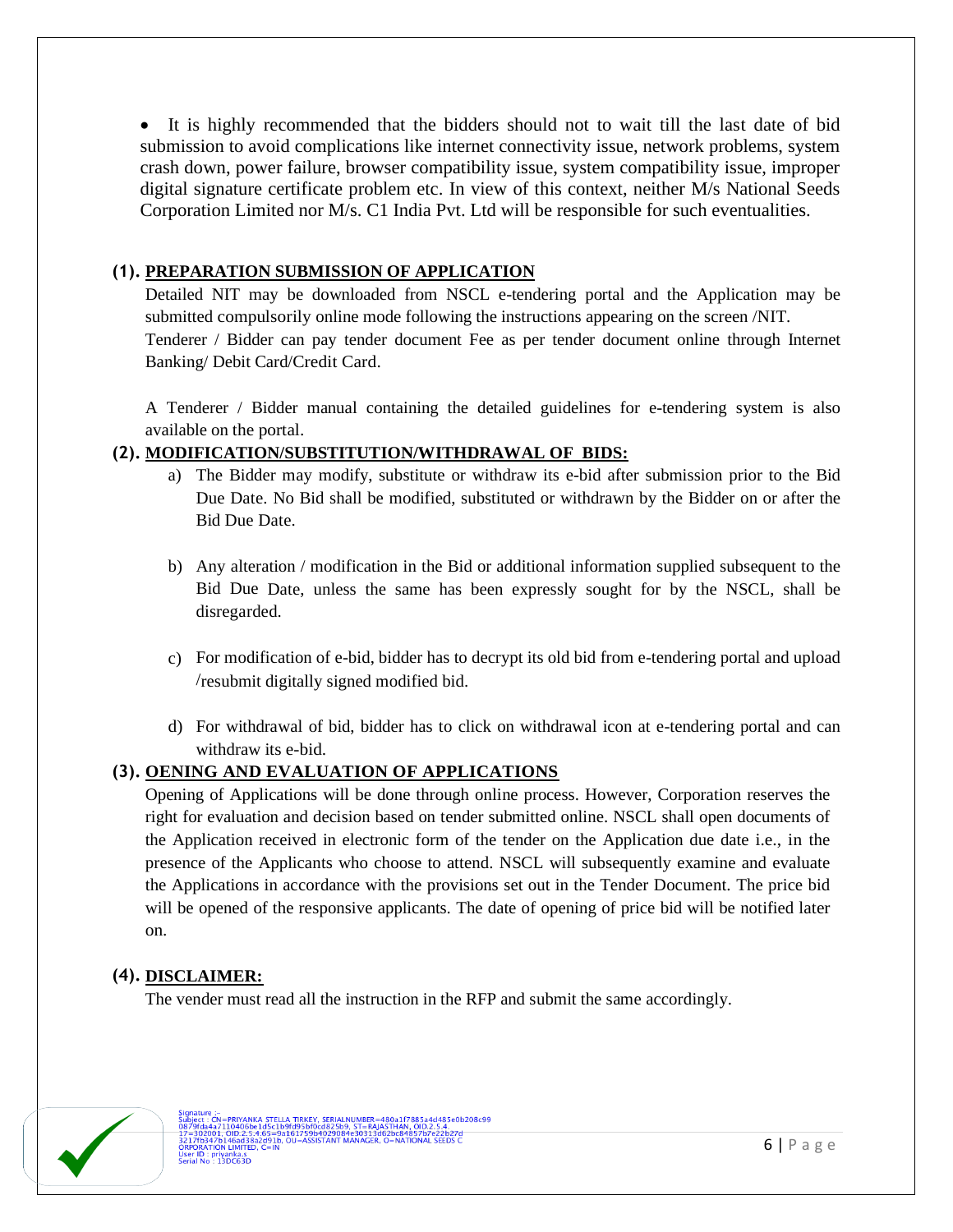# PART-B



Signature :-<br>
Signature :- CN=PRIYANKA STELLA TIRKEY, SERIALNUMBER=480a1f7885a4d485e0b208c99<br>
0879fda4a7110406be1d5c1b9fd95bf0cd825b9, ST=RAJASTHAN, OID.2.5.4.<br>
17=302001, OID.2:5.4.65=9a161759b4029084e30313d62bc84857b7e22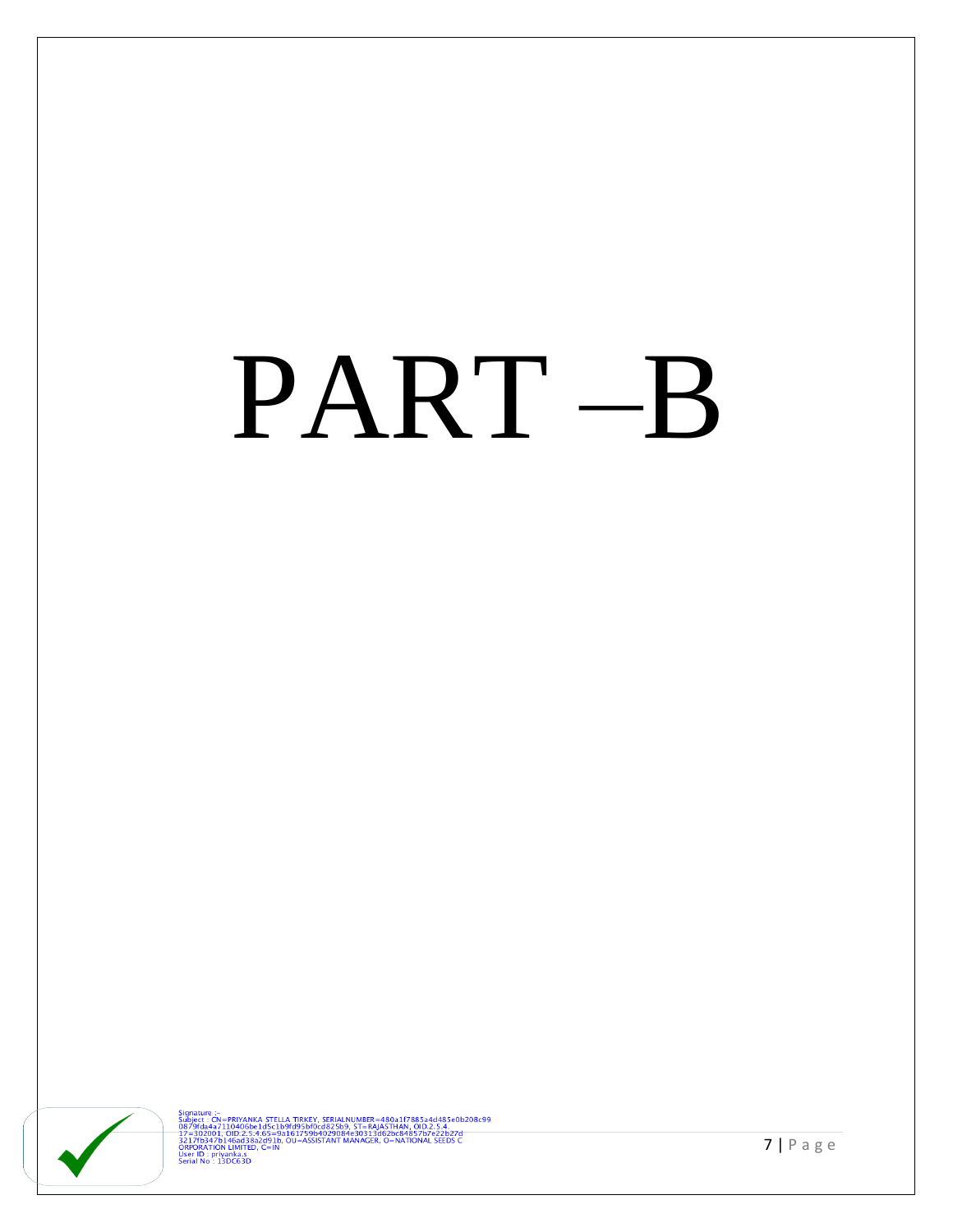## **NATIONAL SEEDS CORPORATION LIMITED CSF-JAWALGERA INSTRUCTIONS TO THE TENDERES / BIDDER**

**ADVICE FOR BIDDERS:-**The Bidders are advised in their own interest to carefully read the tender documents and understand their purport unless the Bidder specifically states to the contrary in respect of any particular clause, it shall be presumed that they accepts all the terms and conditions as have been laid down in tender document.

**Tender Fee (Non-Refundable):-** Tender fee Rs 236/- (Rupees Two Hundred Thirty Six only) must be deposited in online mode only (As per instruction in Section-I).

**Earnest Money Deposit (Refundable):-** EMD amount 15,000/- (Rupees Fifteen Thousand only) must be deposited before due in online mode only (As per instruction in Section-I).Exemption of EMD for Indian Manufactures which are registered with NSIC under Single point registration scheme, Indian manufactures / suppliers who are Micro and Small Enterprises (MSE) small scale units and registered with National Small Industries Corporation (NSIC) under single point registration scheme are exempted from payment of EMD provided to furnish photocopy of valid registration with NSIC under the single point registration scheme for the quoted stores in support if claim along with their requested letter. This facility will, however, not be provided to those small-scale units who are registered under the old registration scheme which was extended up to 30<sup>th</sup> June 1981 only. (Registration certificate to be attached.)

**Submission of Offer:-** Offer must be submitted in prescribed tender input form in Online Mode only. Only that party should tender who accepts all the terms & conditions because conditional tender may be treated as void.

**BID OPENING AND EVALUATION:-** Bids will be open in Online Mode (As per instruction in Section-I).

**AWARD OF CONTRACT:-** The technical bid will open first and based on the information committee will scrutinize the bid submitted and evolve the successful bidder for financial bid. Purchase / sale committee will award the Contract to the successful Bidder whose bid has been determined to be substantially responsive and has been determined as the best evaluated bid provided further that the Bidder is determined to be qualified to perform the Contract satisfactorily, for which the Firm may be asked for making a presentation, along with other parameters.

**Notification of award:-** Prior to the expiration of the period of bid validity Selection Committee will place a firm order or notify the successful Bidder in writing.

**Cancellation of Work order:** NSC reserves the right to cancel the contract at any stage (by giving the notice in writing) due to non-satisfactory services of the selected firm.

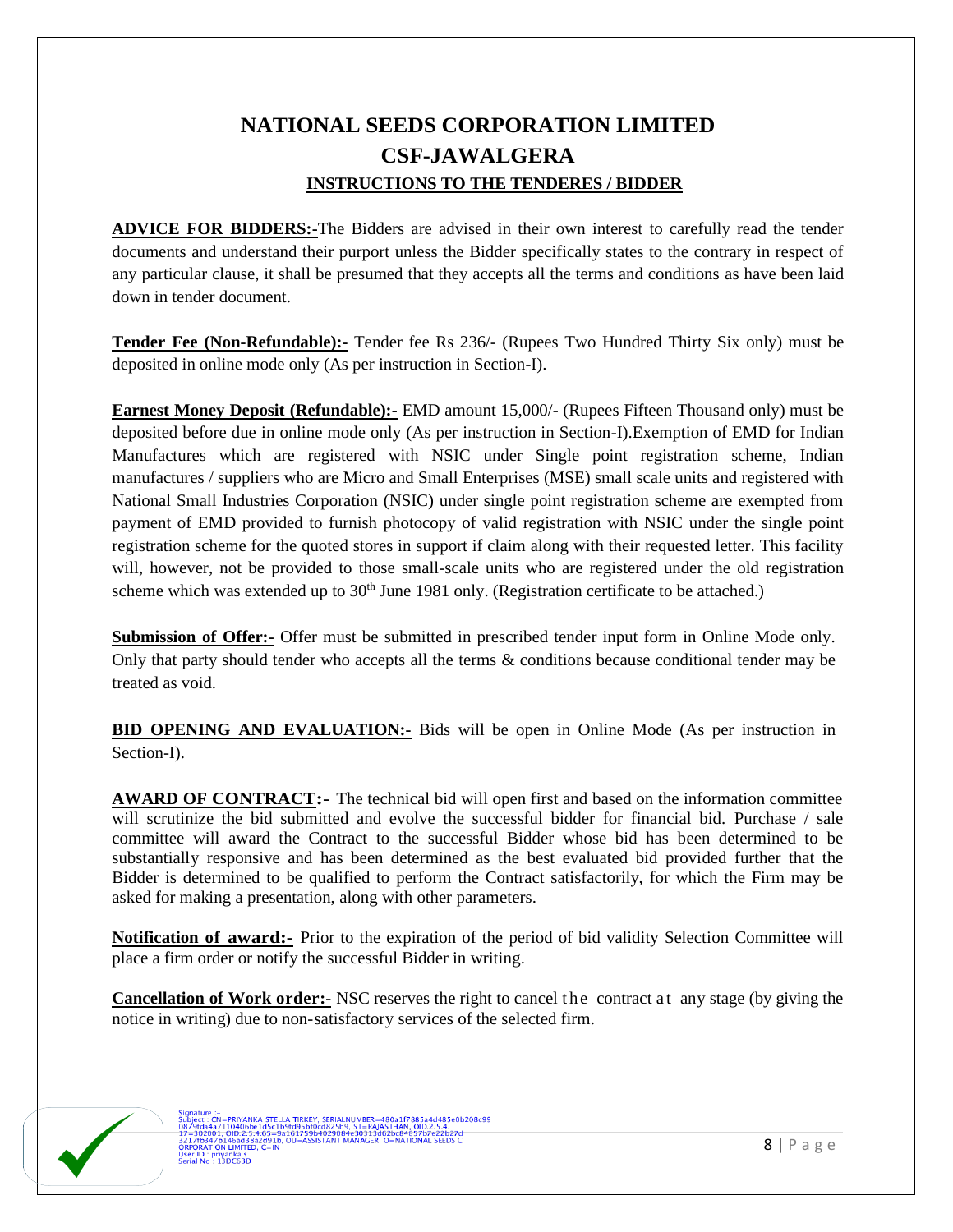## **TERMS AND CONDITION**

- 1. Should be once used from public distribution system vacated by Wheat, Rice and Sugar.
- 2. Size bags should be 94X57cms (+/- 5%) variation.
- 3. Bags should be in sound condition to take the load of its capacity.
- 4. Bags should not be contain any residual and should be cleaned thoroughly before supply.
- 5. Bags should not be highly gracy and free from Chemical to avoid any germination damage to seed.
- 6. Bags should be packed in 50 numbers of bundle and supply for to farm. i.e. Loading un-loading transportation has to bear by party.
- 7. Committee will inspect quality of bags here at farm before accepting material and bag found not meeting above standard kept under rejection will be return to the supplier.
- 8. Payment should be released only on good and usable bag taken by GR after satisfactory report by committee.
- 9. Material required should be supply within 15 days of issuing supply order in two split.
- 10. Quantity given in tender may vary and party should be ready to supply the quantity indented on actual basis.
- 11. The refund of EMD to the un-successful bidders will be made only through RTGS within the period of Two week and no interest will be paid on the same.
- 12. The Rate should be Quoted Ex Go down or Farm Delivery.
- 13. The rate should be quoted including all taxes if applicable.

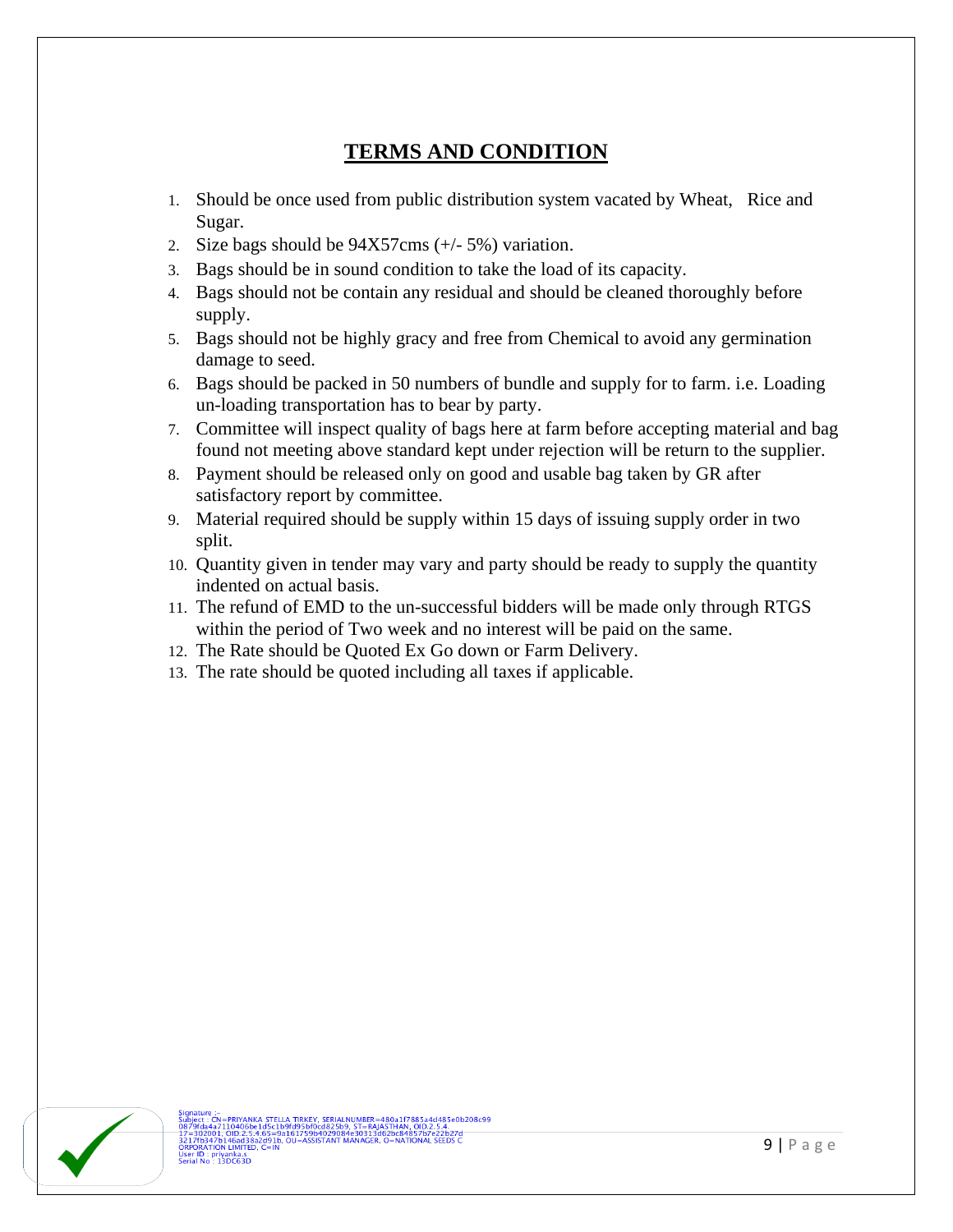## **NATIONAL SEEDS CORPORATION LIMITED Central State Farm Jawalgera**

## **Technical Bid:**

- 1. Partnership Deed if Partnership firm.
- 2. Authorization/ Resolution for signing of bid if it is limited company or partnership firm.
- 3. An affidavit of ownership of proprietary firm/sole traders.
- 4. A copy of PAN No.
- 5. Copy of GST Registration No.
- 6. If representative participating, letter of authorization to participate in the tender opening/negotiation of rate.

**Note: - In the absence of any of the above documents, tender may be considered for rejection.**